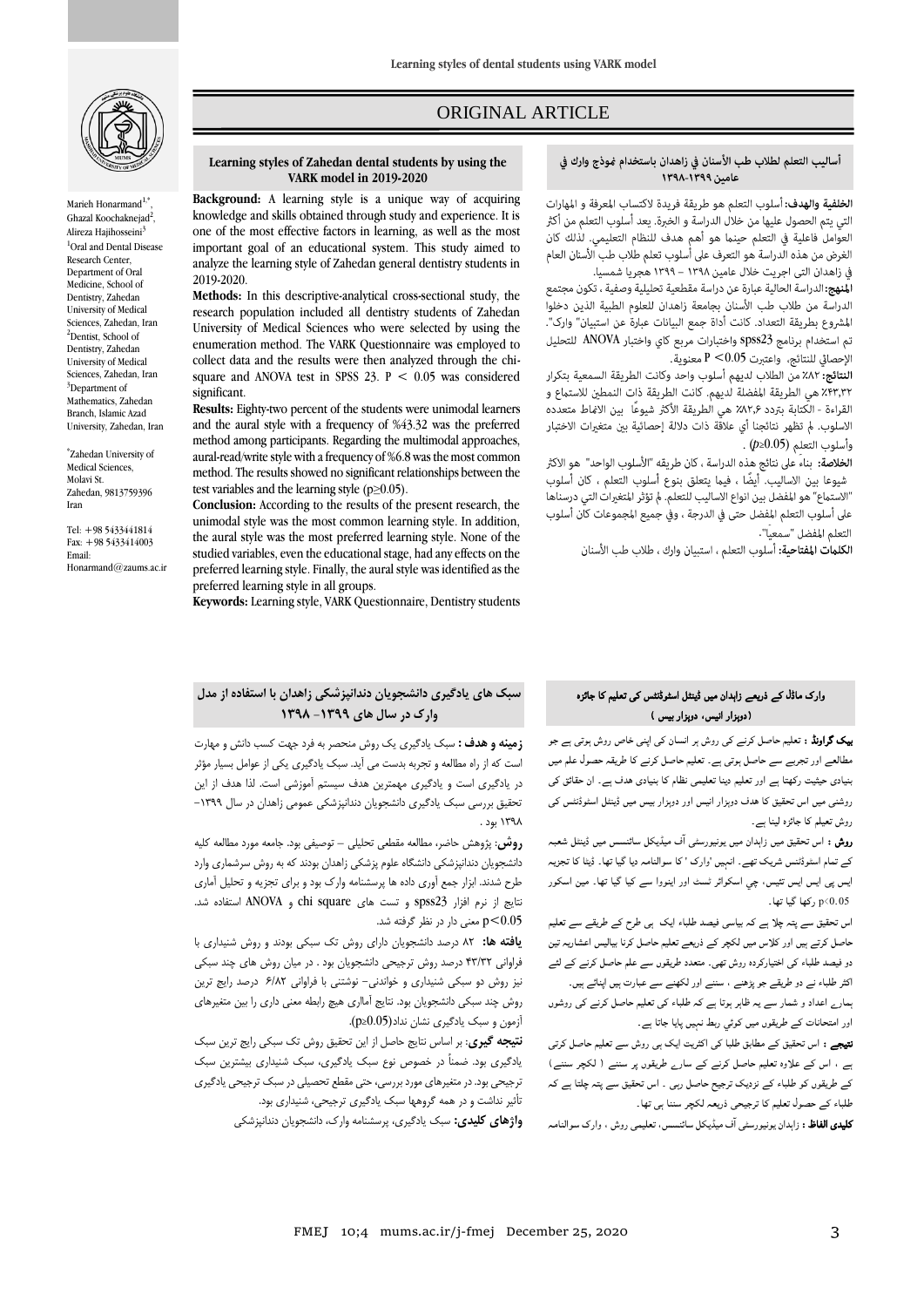## **INTRODUCTION**

Learning has various definitions including "a relatively permanent change in a learner's thinking, feeling, and functioning" or "a relatively permanent change in the behavior or ability resulting from experience rather than a temporarily physical change"(1).

Learning styles are personal approaches by which individuals process information as they are learning concepts and principles. This definition demonstrates that these styles are not necessarily absolute; however, they vary from person to person (2).

Teachers, learners, curricula and other variables are systematically organized in the context of the teachinglearning process, so that the predetermined goals can be achieved (1, 2).

Currently, various types of teaching methods are used in medical education including lectures, seminars, self-study, and practice (3).

Learning is the most important goal of the educational system; however, it is affected by many factors such as intelligence, motivation, appropriate environment, family factors, community, school quality, and teaching quality. Therefore, identifying these factors is critical for solving educational problems (4, 5).

In recent decades, different methods have been proposed to determine the learning style by offering a different and distinctive representations related to preferences of learning styles (6, 7).

Up to now, more than 70 models have been proposed for explaining different learning styles which makes it a relatively complex area requiring more adaptive studies (8).

The VARK (Visual, Aural, Read/Write, and Kinesthetic) model is one of such models.

The VARK learning style is divided to the visual, aural, read/write, kinesthetic subgroups as well as learners with multiple functions, *i.e.* those who simultaneously use two or more abilities for learning  $(2, 7, 9)$ .

According to the findings in the literature section, students have different individual characteristics for learning; in addition, teaching can be challenging regardless of the students' learning styles. Therefore, it is necessary to identify the learning styles of students in different disciplines. In this regard, this study aimed to analyze the learning styles of general dentistry students of Zahedan University of Medical Sciences.

## **METHODS**

This descriptive-analytical study was conducted on 337 out of 420 dentistry students of Zahedan University of Medical Sciences during the first semester of 2019-2020. Participants were selected through the enumeration method. The research goal was first explained to the students and they were assured of confidentiality of their identity information in the result section. The study was done by the consensus of all participants. The data were collected by using a questionnaire of demographic information including gender, age, GPA, and admission year in the first part, as well as the VARK Learning Styles Questionnaire in the second part.

The VARK Questionnaire consists of 16 items and assesses

four learning styles of visual, read/write, aural, and kinesthetic. The items are four-choice questions, each of which evaluates one learning style. Each respondent can select more than one option; therefore, every individual can acquire a maximum of 16 and a minimum of zero scores in each style. Finally, the style with the highest score was introduced as every student's main learning style; however, the multimodal style was considered when the scores of two or more styles were equal.

The reliability and validity of the questionnaire was previously confirmed by Fleming in 2004 and then by researchers such as Amini (9, 10). The data were analyzed by SPSS software (version 23, IBM Corporation, Armonk, NY, USA). Analysis of variance (ANOVA) test was used to evaluate the relationship between students' learning style with GPA and age; chi-square test was performed to assess the relationship of learning style preferences with sex, and educational levels. P values of smaller than 0.05 were regarded as significant.

## **RESULTS**

The research questionnaires were filled by 337 out of 420 dentistry students (80.2%). Their age was between 17 and 56. Table 1 shows the demographic information of the students. Regarding GPA, only 288 students were evaluated because 49 students (14.5%) were freshmen and, hence, had no recorded GPA yet (Table1).

| Table 1. Demographic information of the students |                               |             |  |  |  |  |  |
|--------------------------------------------------|-------------------------------|-------------|--|--|--|--|--|
| Variable                                         |                               | $N(\%)$     |  |  |  |  |  |
| <b>Sex</b>                                       | Male $(23.45 \pm 5.51)$ year) | 166(49.3%)  |  |  |  |  |  |
|                                                  | Female $(21.92\pm3.14)$ year) | 171(50.7%)  |  |  |  |  |  |
| Educational level                                | <b>Basic science</b>          | 138(40.9%)  |  |  |  |  |  |
|                                                  | Clinical                      | 199(59.1%)  |  |  |  |  |  |
| <b>GPA</b>                                       | $17 - 20$                     | 79(23.4%)   |  |  |  |  |  |
|                                                  | 14-16.99                      | 197(58.5%)  |  |  |  |  |  |
|                                                  | 12-13.99                      | $12(3.6\%)$ |  |  |  |  |  |

According to the research findings, 276 students (81.9%) used the unimodal style, 57 students (16.9%) used the bimodal style, and 4 students (1.2%) used the tri-modal and quad-modal styles (Table 2).

| Table 2. Percentage and frequency of learning style of<br>dental students |                  |                |  |  |  |  |
|---------------------------------------------------------------------------|------------------|----------------|--|--|--|--|
| <b>Learning Style</b>                                                     | <b>Frequency</b> | Percentage     |  |  |  |  |
| Unimodel style                                                            | 276              | 81.9           |  |  |  |  |
| Bi modal styles                                                           | 57               | 16.9           |  |  |  |  |
| Tri modal styles                                                          | $\mathfrak{D}$   | 0 <sub>6</sub> |  |  |  |  |
| <b>Ouad-modal styles</b>                                                  | $\mathfrak{D}$   | 06             |  |  |  |  |
| Total                                                                     | 337              | 100            |  |  |  |  |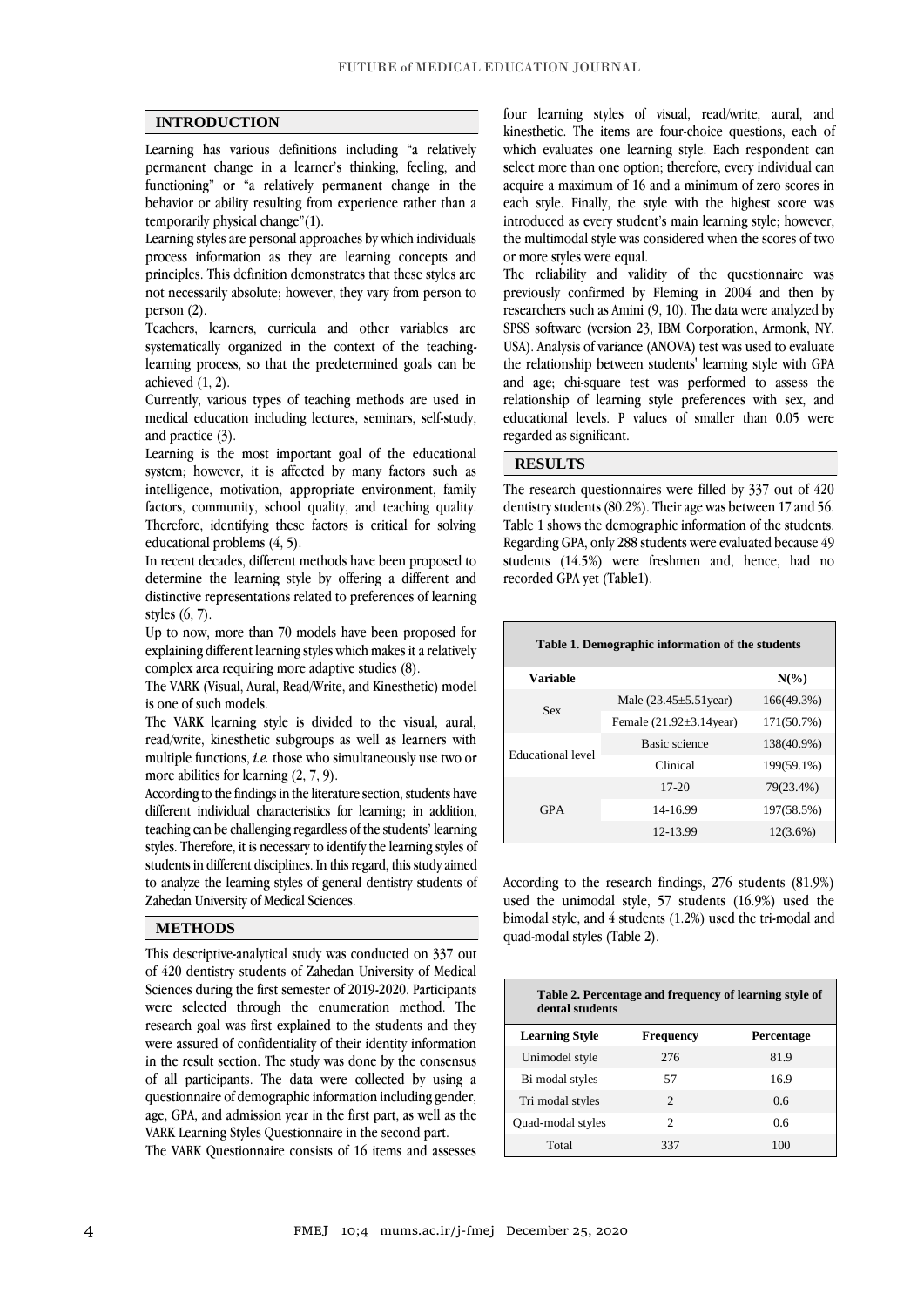In addition, due to the low frequency of the tri-modal and quad-modal styles in statistical computations, the bi-, tri-, and quad-modal styles were regarded collectively as the multimodal style. The aural style had the highest frequency of  $43.3\%$  (n=146) among students with the unimodal style and those with the bimodal style; the aural and read/write styles had the highest frequency of 6.8%  $(n=23)$ 

According to the research findings, the unimodal style was the preferred learning style among female and male students with a frequency of 81.3% and 83%, respectively.

The aural style with a frequency of 41.5% was the preferred method in female students with unimodal style. Among male students, the preferred learning styles were similar to those of females; however, the frequency rates of aural style and multi model styles were 45.2% and 17.5%, respectively (Table 3). The chi-square test showed no significant relationship between gender and learning style  $(p=0.412)$ .

The research results showed that the unimodal style was the most common learning style in both basic sciences and clinical stages with a frequency of 83% (n=115) and 80.9%  $(n=161)$ , respectively. Regarding the basic sciences, the aural style with a frequency of  $42\%$  (n=58) was the preferred style. In fact, 16.7% of the participants used the multi-modal style. In the clinical stage, the aural style with a frequency of  $44.2\%$  (n=88) was the common method, and 19.1% students had the multi-model style. The chi-square test showed no significant relationship between educational stage and learning style  $(p=0.303)$  (Table 3). Concerning the effect of GPA on learning style, the ANOVA test showed no significant relationship between GPA and learning style  $(p=0.102)$ (Table 3).

## **DISCUSSION**

This study aimed to analyze the learning styles of general dentistry students and their relationships with age, gender, GPA, educational stage, admission year, and admission type. The VARK Questionnaire was utilized for this purpose.

The results showed that 82% of the students had the unimodal style; however, 18% of them had the multimodal style. The aural style was preferred in 43.32% of students.

Among the multimodal styles, the bimodal style with the frequency of 16.91% was the most common style, while the aural and read/write styles with the frequency of 6.82% were the preferred bimodal styles.

Mehdipour et al. showed that the unimodal style with a frequency of 86% and the aural style with a frequency of 34.4% were the preferred learning styles among dentistry students of Shahid Beheshti University of Medical Sciences (2).

Peyman et al. showed that the unimodal style with a frequency of 41.6% was the learning style of the medical firstyear students in the Ilam University of Medical Sciences. In addition, the aural style with a frequency of 17.7% was the most common unimodal learning style, while the quadmodal style with a frequency of 27.6% was the most common multimodal style (11).

Another study done in Islamic Azad University by Zamani et al. showed that 47.5% of female medical students had the unimodal style, while the aural and read/write methods were the most common learning styles with a frequency of 17.5%  $(12).$ 

The results of these studies are in line with those of the present study which can be attributed to the similar learning environments.

Ardekani et al. demonstrated that the aural style was the preferred learning style in medical and pharmacy students in the Yazd University of Medical Sciences, whereas the kinesthetic style was preferred among dentistry students (13).

Hejazi et al. showed that the read/write style with a frequency of 31.9% was the preferred learning style of students in the North Khorasan University of Medical Sciences; however, the kinesthetic style with a frequency of 33.3% was the preferred learning style among dentistry students. The difference in the preferred learning styles of mentioned studies and the present study can be attributed to the teaching technologies and different teaching methods used in different universities  $(14).$ 

In the Isfahan University of Medical Sciences, Hedayati et al. showed that the aural style with a mean of  $39.27 \pm 6.87$  was preferred among medical and dentistry students. There was significant conformity between the students 'visual style and the visual technologies used by the teachers. Although the unimodal style was preferred as what there was in the present study, the learning style was different; this can be related to the teaching technology (15).

Among foreign studies, the findings of Tar et al. in India were quite in line with those of the present study. They showed

| Table 3. Learning style and characteristics of dental students |              |               |                |              |                 |                |       |  |  |
|----------------------------------------------------------------|--------------|---------------|----------------|--------------|-----------------|----------------|-------|--|--|
| <b>Characteristics</b>                                         |              |               | <b>P</b> value |              |                 |                |       |  |  |
|                                                                |              | Aural         | Read/write     | Kinesthetic  | Visual          | Multimodal     |       |  |  |
| Age (year) (mean $\pm$ SD)                                     |              | $22.8 + 5.05$ | $22.6 + 5.03$  | $22.9 + 4.8$ | $21.8 \pm 2.07$ | $22.6 + 2.9$   | 0.888 |  |  |
| Sex (%)                                                        | Male         | 45.2          | 14.5           | 16.9         | 6               | 17.5           | 0.412 |  |  |
|                                                                | Female       | 41.5          | 20.5           | 11.7         | 7.6             | 18.7           |       |  |  |
| <b>GPA</b><br>$mean \pm SD$                                    |              | $15.8 + 1.4$  | $16.2 \pm 1.4$ | $16 + 1.5$   | $16.5 + 1.5$    | $15.9 \pm 1.3$ | 0.102 |  |  |
| Educational level (%)                                          | <b>Basic</b> | 42            | 22.5           | 11.6         | 7.2             | 16.7           | 0.303 |  |  |
|                                                                | Clinical     | 44.2          | 14.5           | 16.1         | 6.5             | 19.1           |       |  |  |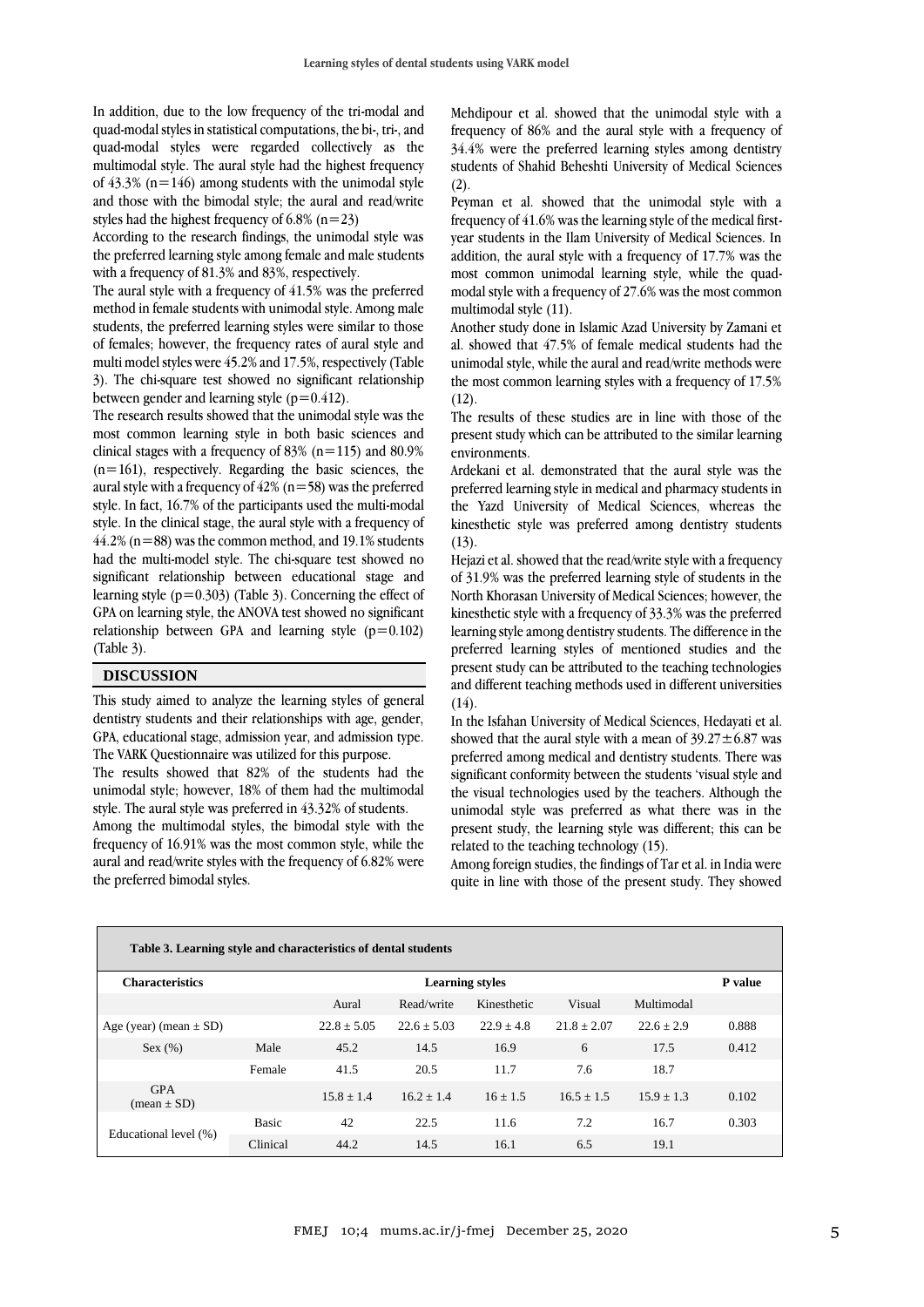that 76% of medical students preferred the unimodal style and the aural learning style with a frequency of 37% was the most common style (16).

Asiry et al. in Saudi Arabia concluded that only 41.6% of dentistry students had the unimodal style and the aural and kinesthetic styles were the most common unimodal style with a frequency of 35.1% each (17).

In Pakistan, Daud et al. represented that 69% of medical students had a multimodal style and the aural style with a frequency of 14% was common among unimodal students. Although this study was similar to the present study, the aural style was the common learning unimodal style. In contrast to the present study, most students preferred the multimodal style (18).

In Thailand, Paiboonsithiwong et al. showed that medical students preferred the quad-modal style with a frequency of 43.57% and the frequency of the unimodal style was 35%. The kinesthetic style was the most common unimodal style with a frequency of 12.1% (3).

Mashhood et al. concluded that only 1.5% of Karachi medical and dentistry students had a unimodal style and all unimodal students preferred the kinesthetic style. Like the present study, they found no significant relationship between learning style and gender (19).

In Saudi Arabia, Al Aldosari showed that only 36% of dentistry students had a unimodal style and, among the unimodal styles, the aural and kinesthetic styles were the common styles with a frequency of 12.23%. However, the quad-modal style was the students' preferred style with a frequency of 23.64% (20).

In Nepal, L. Khanal et al. indicated that 46.48% of surgical and dentistry surgery students had the unimodal style and 26.06% of them had bimodal learning styles. However, the kinesthetic style with a frequency of 29.06% was the most common style. They found no significant difference between the learning style and certain variables such as age, gender, and nationality (21).

The differences between findings of this study and those of other studies, especially with respect to other countries, seem to be related to the teaching technologies, individual characteristics, geographical location, and culture.

According to the results of the present research, the unimodal style was the most common learning style. In addition, the aural style was the preferred learning style. For future research, it is recommended that senior students take a practical test, so that the relationship between practical grades and students' learning styles can be analyzed. Relying solely on aural learning style up to the end of educational stages may cause students to perform poorly in future clinical environments, something which can challenge the health system.

## **Ethical considerations**

Ethical issues (Including plagiarism, informed consent, misconduct, data fabrication and/or falsification, double publication and/or submission, redundancy, etc.) have been completely observed by the authors.

## **ACKNOWLEDGEMENT**

The authors acknowledge their gratitude to the research deputy of Zahedan University of Medical Sciences for approval and financial support of the current study.

**Financial Support:** This research was funded by the research deputy of Zahedan University of Medical Sciences. This project was approved in the Ethics Committee of Zahedan University of Medical Sciences, code IR.ZAUMS.REC.1398.259.

**Conflict of Interest:** There was not conflict of interest of financial benefit to any parties involved in this study.

#### **REFERENCES**

1. Olson M, Hergenhahn B. Introduction to Learning Theories. [A. Sief, trans]. Tehran: Doran; 2019.

2. Mehdipour M, Mortazavi H, Yazdani J, Namdari M, Moradi M. Learning Styles of Dental Students at Shahid Beheshti University of Medical Sciences Using VARK Questionnaire. Iranian Journal of Medical Education. 2018;18:176-82. Persian.<br>3. Paihoonsithiwong, S. Kunani.

3. Paiboonsithiwong S, Kunanitthaworn<br>N. Songtriiuck N. Wongpakaran N. Songtrijuck N, Wongpakaran N, Wongpakaran T. Learning styles, academic achievement, and mental health problems among medical students in Thailand. J Educ Eval Health Prof. 2016;13(13):38.

4. Habibpour Sedani S, Abdeli Sultan Ahmadi J, Faeedfar Z. A study on the learning styles of the students of urmia university of medical sciences based on "vark" developing critical thinking, liveliness and achievement motivation. Journal of Nursing and Midwifery Urmia University of Medical Sciences. 2016;13(12):1089-96. Persian.

5. Behnam MM, Abdolahi A, Rostminejad M. Salehian T, BEHNAM MA. A study on the learning styles of nursing and midwifery students in Yasuj according to the VARK<br>model (2013) Armaghan Danesh model (2013). Armaghan Danesh. 2015;3(98):243-52. Persian.

6. Cimermanova I. The Effect of Learning Styles on Academic Achievement in Different Forms of Teaching. International Journal of Instruction. 2018;11: 219-32.

7. Hamouzadeh P, Pourreza A, Panahi M, Salimi M. Learning styles of health services management students at Tehran University of medical sciences. Hospital. 2011;10(4): 37-44. Persian.

8. Ahmadi M, Allami A. Comparison of health workers learning styles based on vark and kolb'questionaires and their relationship with educational achivement.<br>Research in medical education medical education. 2014;6(1):18-27. Persian.

9. Fleming ND.VARK:a Guide to Learning Styles; 2004. [citd 2017 Dec 18].available from: www.varklearn.com/english

10. Amini N, Zamani BE, Abedini Y. Medical Students' Learning Styles. Iranian<br>journal of medical education. education. 2010;10(2):141-7. Persian.

11. Peyman H, Sadeghifar J, Khajavikhan J, Yasemi M, Rasool M, Yaghoubi YM, et al. Using VARK approach for assessing preferred learning styles of first year medical sciences students: a survey from Iran. Journal of clinical and diagnostic research: JCDR. 2014;8(8):GC01.

12. Zamani N, Kaboodi A. Evaluation of the VARK model learning styles selection in medical students. Health Res. 2017;2:109- 15. Persian.

13. Yassini Ardekani SM[, Banaei Borujenei](https://www.magiran.com/author/s.%20banaei%20borujenei) S, Mirzaei Alavijeh M, Zinat Motlagh F, Faryabi R. Learning styles and preferred teaching methods in students of Shahid Sadoughi University of Medical Sciences-Yazd. Journal of Medical Education and Development. 2013;7(4):63-72. Persian.

14. Hejazi A, Taherpour M, Hedayati M, Barzegar A. Evaluation of student learning